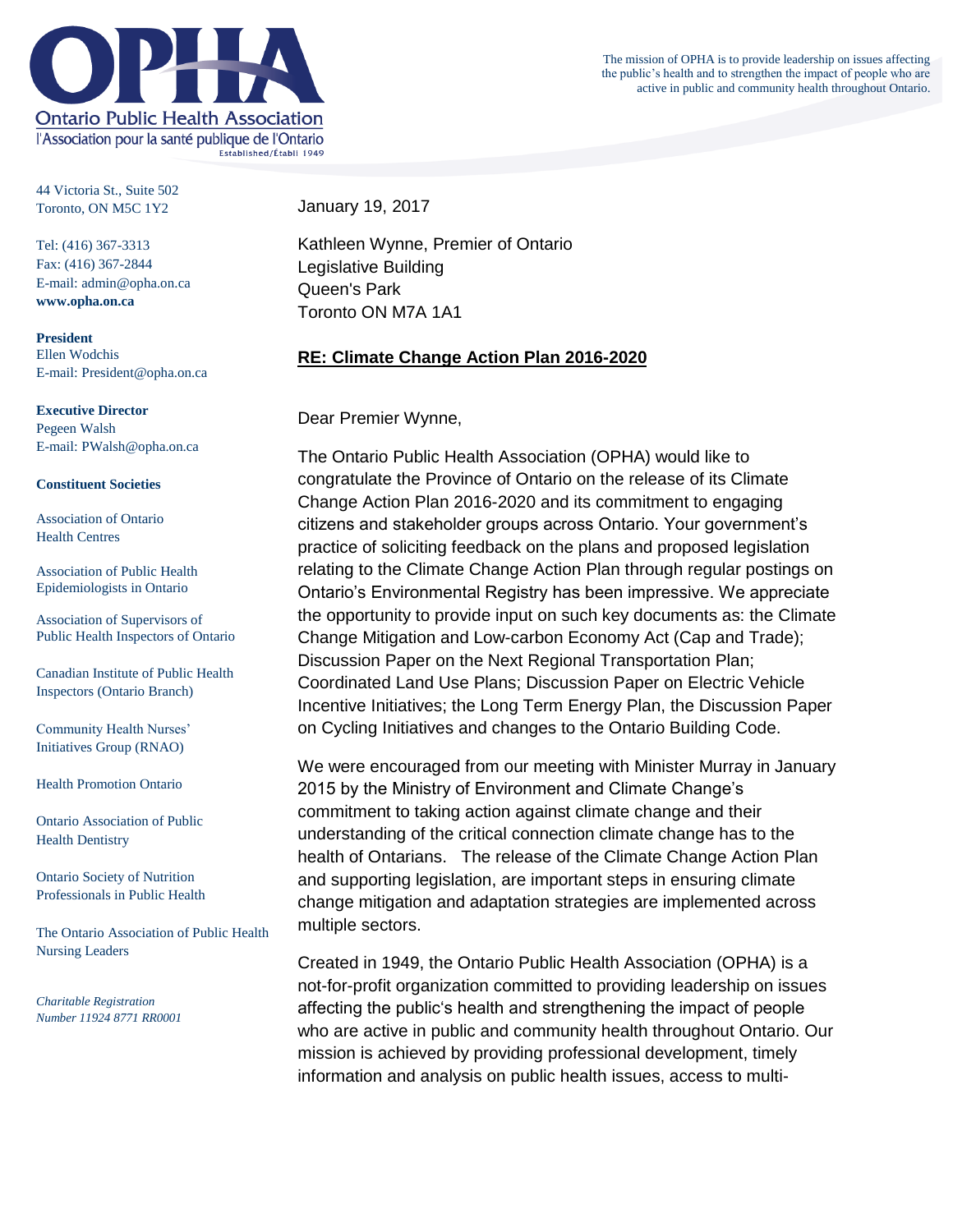disciplinary networks, advocacy on healthy public policy and expertise and consultation.

With a mandate under the Ontario Public Health Standards to increase awareness of climate change health impacts and manage health hazards, the public health sector plays an important role in supporting climate resiliency as well as identifying and mitigating community vulnerabilities. Public Health Units across Ontario are at various stages of developing plans to address climate change, with some having developed comprehensive plans, including a health equity lens on vulnerable populations. OPHA and Public Health Units across Ontario are keenly aware that climate change health impacts are likely to disproportionally impact our most vulnerable populations. Under the Ontario Public Health Standards, Public Health Units are also mandated to consider health inequities when assessing needs of local populations. To that end, OPHA is pleased to see that the Climate Change Action Plan includes actions to assist lowincome households and vulnerable communities to reduce their carbon footprint.

In addition, some health units, in collaboration with the Ministry of Health and Long-Term Care, are moving forward in the completion of Climate Change and Health Vulnerability Assessments. These assessments are supported by evidence and data from the Ministry of the Environment and Climate Change. The vulnerability assessments will be essential in identifying and prioritizing adaptation strategies that support communities and in particular those individuals most vulnerable to the impacts of climate change.

We are encouraged that the Climate Change Action Plan identifies multiple areas to support mitigation which are of critical importance to public health. For example, within the action area of transportation, the support for increased commuter cycling networks, and the enhanced implementation of the Ontario Cycling Strategy and Action Plan, is to be commended. Increased access to active transportation infrastructure is vital to increasing physical activity, reducing traffic-related air pollution and greenhouse gas emissions, decreasing related chronic diseases, and reducing traffic congestion on our roads and transportation networks.

The identification of the need to strengthen climate change policies within the municipal landuse planning process is key to supporting the creation of compact, complete communities. Ensuring municipalities have the tools and resources to implement strategies such as complete streets, climate-resilient infrastructure, energy efficient buildings, increased canopy cover, and high-density highly walkable communities will not only support climate change mitigation and adaptation, it will also have many related health benefits. We are also pleased to see that these climate change mitigation and adaptation measures and actions have already been integrated throughout the four plans included in the Coordinated Land Review completed in 2015/16, and will be integrated within other provincial legislation to provide a comprehensive approach across the ministries that address the impacts of climate change in Ontario.

Finally, we applaud the inclusion of climate change considerations within the Environmental Assessment process within Ontario, including both climate change mitigation and adaptation as important concepts to consider during this process. While mitigation will be key in decreasing potential future impacts of climate change, including adaptation as a consideration during the